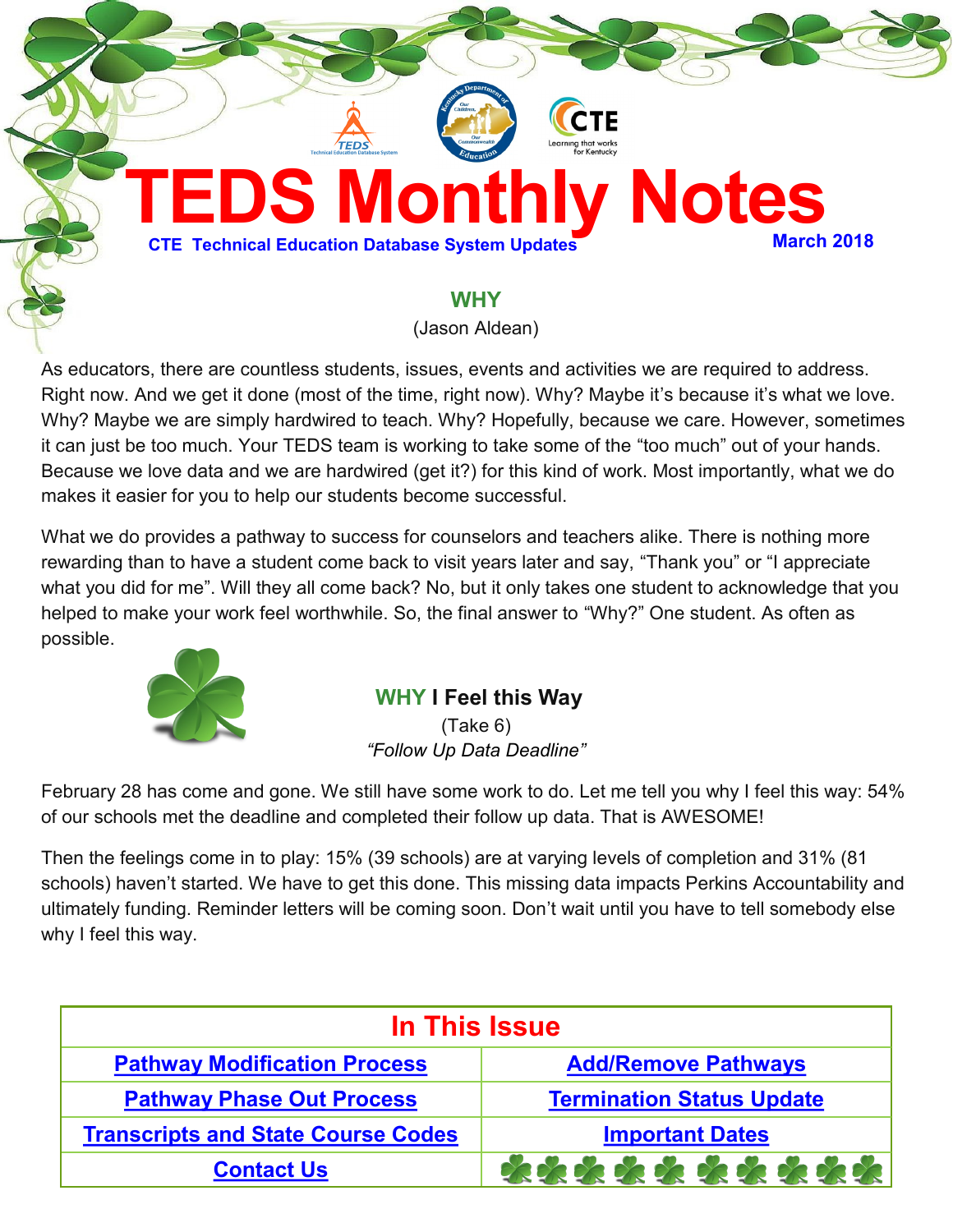# **Don't Ask Me WHY**

(Billy Joel) *"Pathway Modification Process"*

<span id="page-1-0"></span>Don't ask me why it took so long for us to figure this one out. I guess we never thought about it until now. At any rate, the new Request for Pathway Modification is available! Do you want to alter the courses in a pathway you are already offering? This is your tool. Modification Requests may be submitted in **TEDS ONLY**. Do you want more information on how to use this handy dandy tool? Instructions for how to "**Submit a Pathway Modification Request**" can be found on the TEDS Step-by-Step website ([https://](https://education.ky.gov/CTE/teds/Pages/TEDSStepbyStep.aspx) [education.ky.gov/CTE/teds/Pages/TEDSStepbyStep.aspx\)](https://education.ky.gov/CTE/teds/Pages/TEDSStepbyStep.aspx).



**I Can't Tell You WHY** (Vince Gill) *"Adding and Removing Existing Pathways to Your TEDS"*

We are on a cleaning binge with TEDS processes! I can't tell you why we didn't do this before but it's about time. You no longer have to send emails to get pathways added or removed in your TEDS. Anyone with Secondary Administrator-Full rights can now make the request directly in TEDS. Instructions for how to "**Request to ADD or REMOVE a Pathway**" can be found on the TEDS Step-by-Step website ([https://education.ky.gov/CTE/teds/Pages/TEDSStepbyStep.aspx\)](https://education.ky.gov/CTE/teds/Pages/TEDSStepbyStep.aspx).

You still will need the correct CIP code and pathway name. You will also need to pay attention to the Phase Out document because you cannot add a pathway that is being phased out.

**Tell Me WHY**



(Genesis) *"Pathway Phase Out Process"*

We are nearing the end of the Pathway Project. Several have said, "Tell me why" this is happening. Well, after discussion with industry and postsecondary partners and careful consideration, it was determined that some pathways needed to be updated and others needed to be phased out for pathways that better align with the **Career Pathways within Top 5 Industry Sectors** [\(https://](https://educationcabinet.ky.gov/Cabinet-Goals-and-Objectives/Pages/Career-Pathways.aspx) [educationcabinet.ky.gov/Cabinet-Goals-and-Objectives/Pages/Career-Pathways.aspx\).](https://educationcabinet.ky.gov/Cabinet-Goals-and-Objectives/Pages/Career-Pathways.aspx)

To see which pathways are being phased out, review the **Pathway Phase-out Guidance** ([https://](https://education.ky.gov/CTE/ctepa/Documents/Pathway_Phaseout_Guidance.pdf) [education.ky.gov/CTE/ctepa/Documents/Pathway\\_Phaseout\\_Guidance.pdf\).](https://education.ky.gov/CTE/ctepa/Documents/Pathway_Phaseout_Guidance.pdf)

Remember: each school will have to make its own decisions. No pathways will automatically be changed.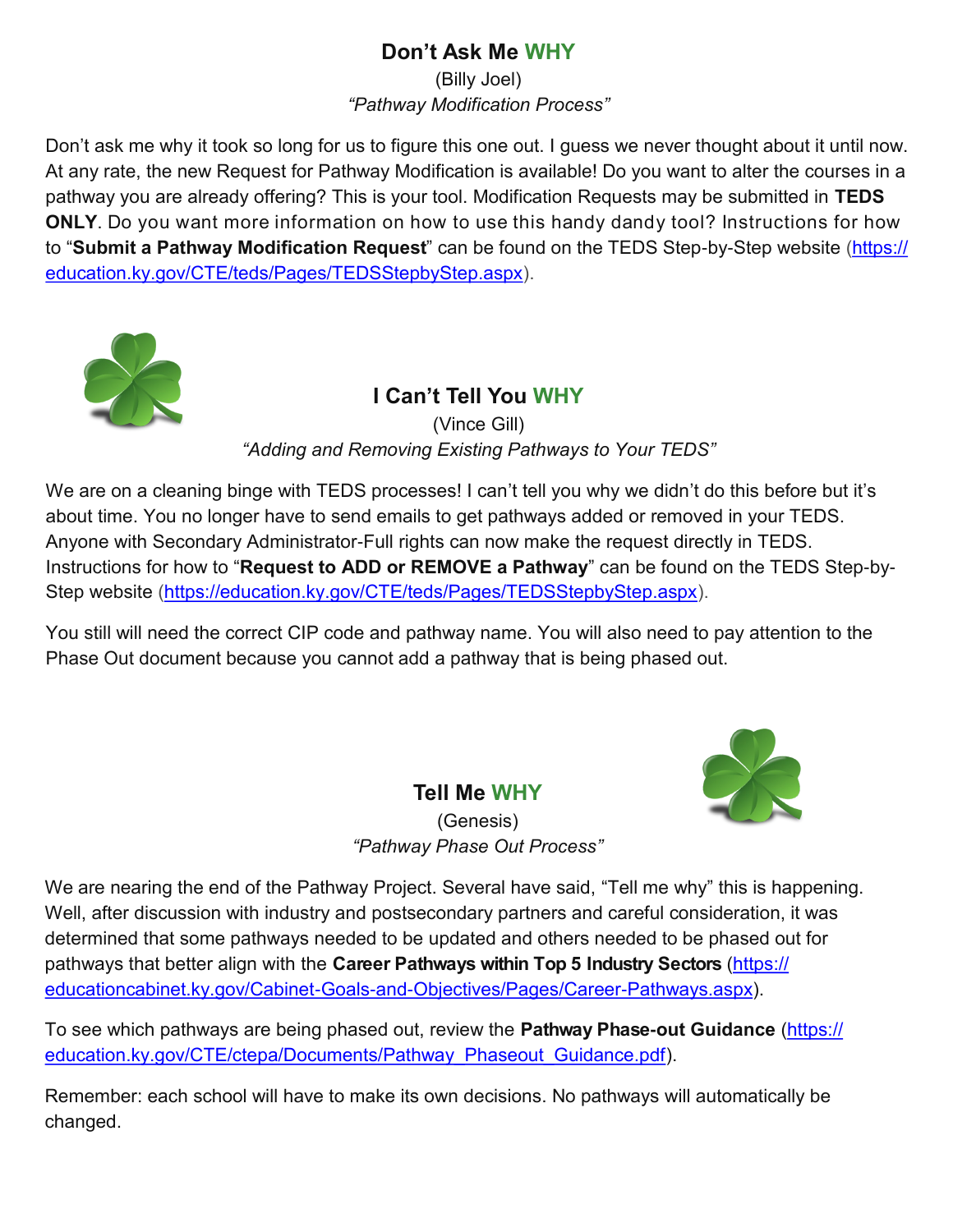# **Reasons WHY**

(Nickel Creek) *"Termination Status and Credits"*



<span id="page-2-0"></span>Some things just bear repeating. The reason why is because research says we have to hear or read something at least four times before it starts to stick.

We have been working on a process that will allow the automation of terminations for graduate, transfer and dropout records in TEDS based on data that can be pulled from Infinite Campus.

However, automatic termination of student records in TEDS will not be possible for the 2017-2018 school year. All schools will be responsible for completing their own terminations. The reasons why? Based on students identified as preparatory in a pathway and eligible for a termination status:

- Accuracy between data in IC and TEDS (including listed credit hours) for graduates is **68.3%**
- Accuracy between data in IC and TEDS for transfers and dropouts is **35.9%**

Credit hours matter. In an automated system, a student with 5 valid credits on their transcript but only 2 credits listed for a given pathway on the TEDS tab in IC will be terminated as Exploratory Exit, Not Completer and High School Graduate.

We are almost there, but there's still some work to do. Don't let your reasons why become excuses. Additional information for cleaning up data will be posted in the coming weeks.

**WHO IS RESPONSIBLE FOR TERMINATIONS THIS YEAR?**

*Every school must complete terminations* **in TEDS** *for the following students:*

- *ALL preparatory seniors*
- *ALL students that have transferred away from their HOME HIGH SCHOOL*
- ALL students that have dropped out of school

#### **IMPORTANT REMINDERS**

- Make sure to select **ALL STUDENTS** when searching
- Verify that student credit hours are listed correctly in IC before completing import.

# **WHY Should I Care?**

(Toni Braxton) *"Transcripts and State Course Codes"*

School is over. Your job is done. But wait… one of your graduates is calling because they thought they took this one class that would help with their college credits. They saw it on their transcript, but the college says it doesn't count because they are not sure what was really taught in the class.

I know you're not wondering, "Why should I care?", but I had to fit the title in the story. So let me provide some talking points for when you have to explain it to someone else… Colleges and universities use the state course codes provided by the state departments of education to determine whether a student has already taken a required course while they were in high school. If they have, the college may award credit to that student. However, if there are no state course codes on the transcript, there is no chance for college credit. We all care about what happens to our kids when they leave. Sometimes we just don't know how to help them. Here is one way to do just that. Pass it on!